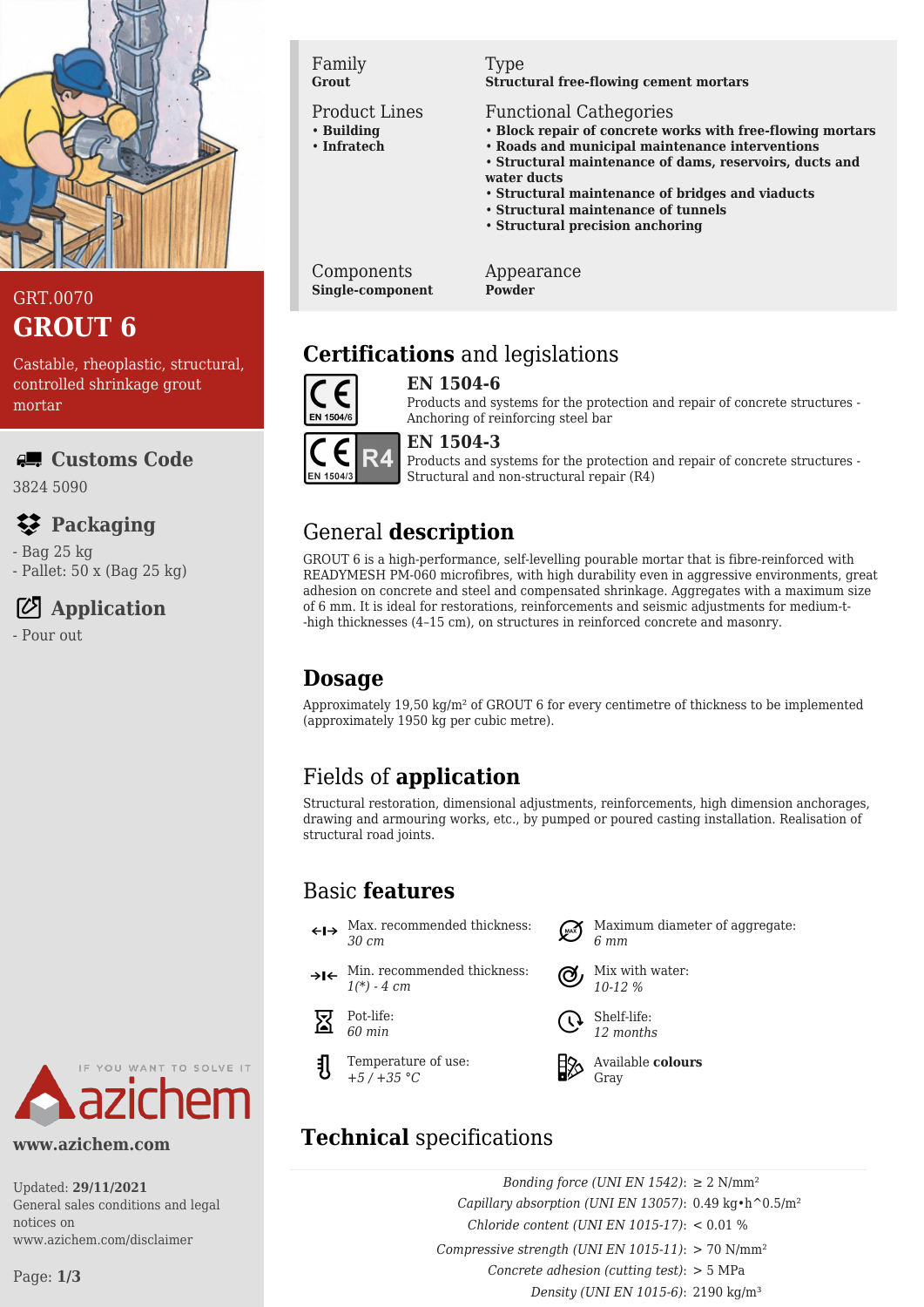*Determination of thermal compatibility (UNI EN 13687-1)*:  $\geq 2$  mPa

*Flexural strength (UNI EN 1015-11)*: > 8 N/mm²

*Reaction to fire (EN 13501-1)*: A1 \_

*Resistance to carbonatation (UNI EN 13295)*: 0.5 mm

*Resistance to the extraction of the steel bars with improved*

*adhesion*: > 30 MPa

*Skid resistance (UNI EN 13036-4)*: 50 mm *Static elastic modulus (EN 13412)*: 30000 N/mm²

#### Tools **cleansing Applicable** on

- Water Concrete Concrete Concrete Concrete Concrete Concrete Concrete Concrete Concrete Concrete  $\sim$  Concrete Concrete  $\sim$  Concrete  $\sim$  Concrete  $\sim$  Concrete  $\sim$  Concrete  $\sim$  Concre
	- Prefabricated concrete
	- Mixed walls (bricks and stones)
	- Rusty reinforcement rods

## Substrate **preparation**

Application surfaces should be clean, free of soiling, crumbling and non-adhering parts, dust, etc., conveniently saturated with water until they reach the condition "saturated with dry surface". An adequate roughening of the surfaces by scarifying, sandblasting etc. is always necessary in order to obtain the maximum adhesion values to the substrate. The optimal values are obtained with high pressure hydro-scarification. Bare the irons undergoing disruptive oxidation or deeply oxidized, removing the rust of the exposed irons (by sandblasting or abrasive brushes).

## **Instructions** for use

Insert 2/3 (approximately 2.5 litres per bag) of the total mixing water in the cement mixer, then gradually add the product and the remaining water, mix until a homogeneous lump-free mixture of the desired consistency is obtained.

For high anchoring sections GHIAIETTO 6.10 should be added (please refer to the appropriate technical data sheet for more information).

## **Storage** and preservation

Store the product in its original packing, in a fresh and dry environment, avoiding frost and direct sunlight. Inadequate storage of the product may result in a loss of rheological performance. Protect from humidity.





**www.azichem.com**

Updated: **29/11/2021** General sales conditions and legal notices on www.azichem.com/disclaimer